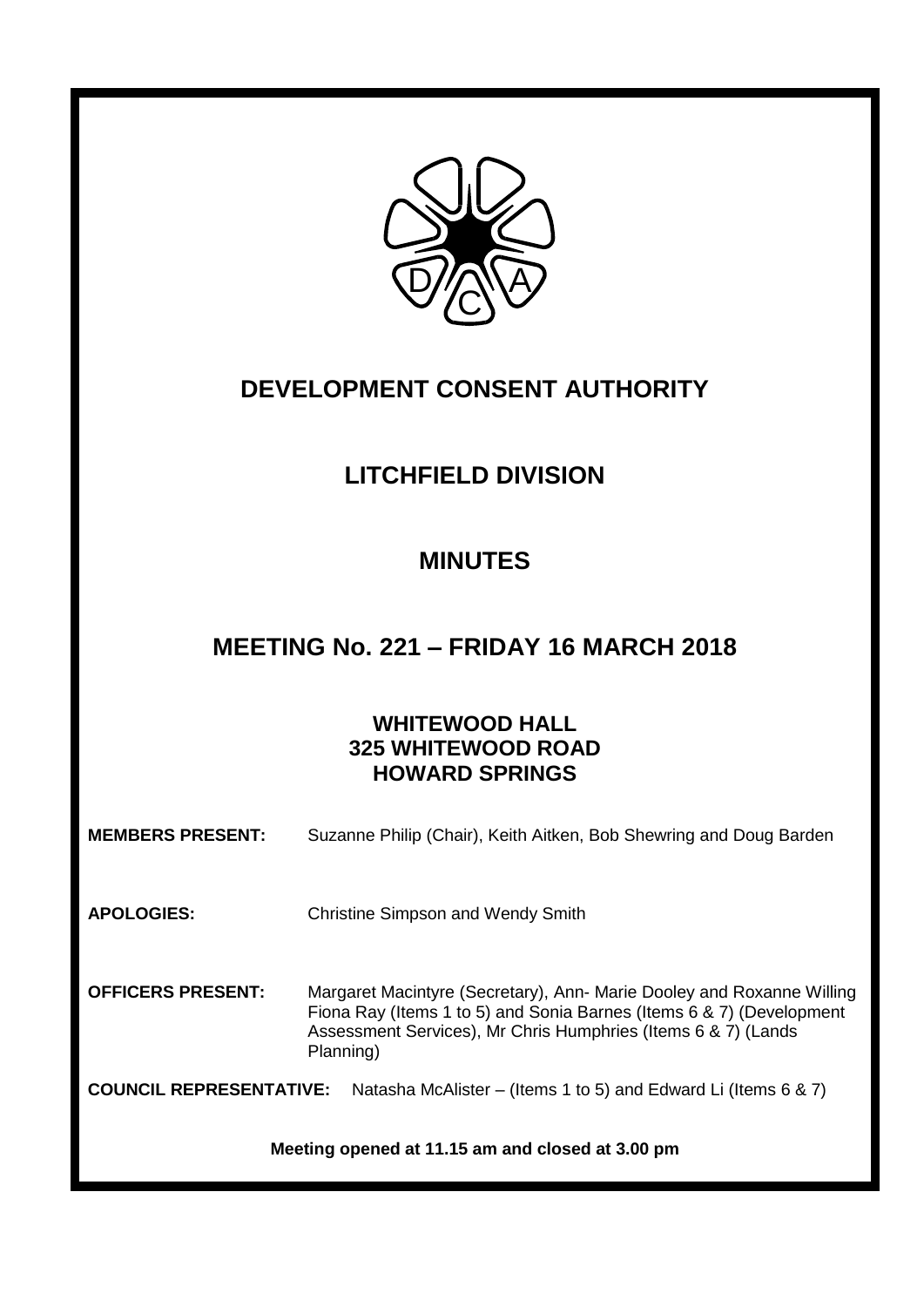**MINUTES RECORD THE EVIDENTIARY STAGE AND THE DELIBERATIVE STAGE SEPARATELY. THESE MINUTES RECORD THE DELIBERATIVE STAGE. THE TWO STAGES ARE GENERALLY HELD AT DIFFERENT TIME DURING THE MEETING AND INVITEES ARE PRESENT FOR THE EVIDENTIARY STAGE ONLY.**

## **ITEM 1 4 X 2 BEDROOM MULTIPLE DWELLINGS IN 2 SINGLE STOREY BUILDINGS PA2017/0614 SECTION 6533 (1) HAVELOCK STREET, HUNDRED OF BAGOT APPLICANT DKJ PROJECTS ARCHITECTURE PTY LTD**

Mr Adam Walker (DKJ Projects Architecture Pty Ltd), Mr Bernie O'Connell (General Manager, Gwelo Investments) and Mr Vince Albertoni (Gwelo Investments) attended.

Mr Walker tabled nine pages of amended plans with different options.

**RESOLVED** That, pursuant to section 53(a) of the *Planning Act*, the Development Consent **33/18** Authority consent to the application to develop Section 6533 (1) Havelock Street, Hundred of Bagot, for the purpose of 4 x 2 bedroom multiple dwellings in 2 single storey buildings, subject to the following conditions:

## **CONDITIONS PRECEDENT**

- 1. Prior to the endorsement of plans and prior to commencement of works (including site preparation), amended plans to the satisfaction of the consent authority must be submitted to and approved by the consent authority. When approved, the plans will be endorsed and will then form part of the permit. The plans must be drawn to scale with dimensions and two copies must be provided. The plans must be generally in accordance with the plans submitted with the application but modified to show:
	- (a) compliance with the relevant provisions of the NT Planning Scheme including Clause 6.5.1 (Parking Requirements); 6.5.3 (Parking Layout); Clause 7.1 (Residential Density and Height Limitations); Clause 7.3 (Building Setbacks of Residential Buildings and Ancillary Structures); Clause 7.5 (Private Open Space); Clause 7.7 (Landscaping for Multiple Dwellings, Hostels and Supporting Accommodation); and Clause 7.8 (Building design for Multiple Dwellings, Hostels and Supporting Accommodation).
- 2. Prior to the endorsement of plans and prior to the commencement of works, a schematic plan demonstrating the on-site collection of stormwater and its discharge into the Litchfield Council stormwater drainage system shall be submitted to and approved by the Litchfield Council, to the satisfaction of the consent authority. The plan shall include details of site levels and Council's stormwater drain connection point/s. The plan shall also indicate how stormwater will be collected on the site and connected underground to Council's system or an alternate approved connection.

## **GENERAL CONDITIONS**

3. The works carried out under this permit shall be in accordance with the drawings endorsed as forming part of this permit.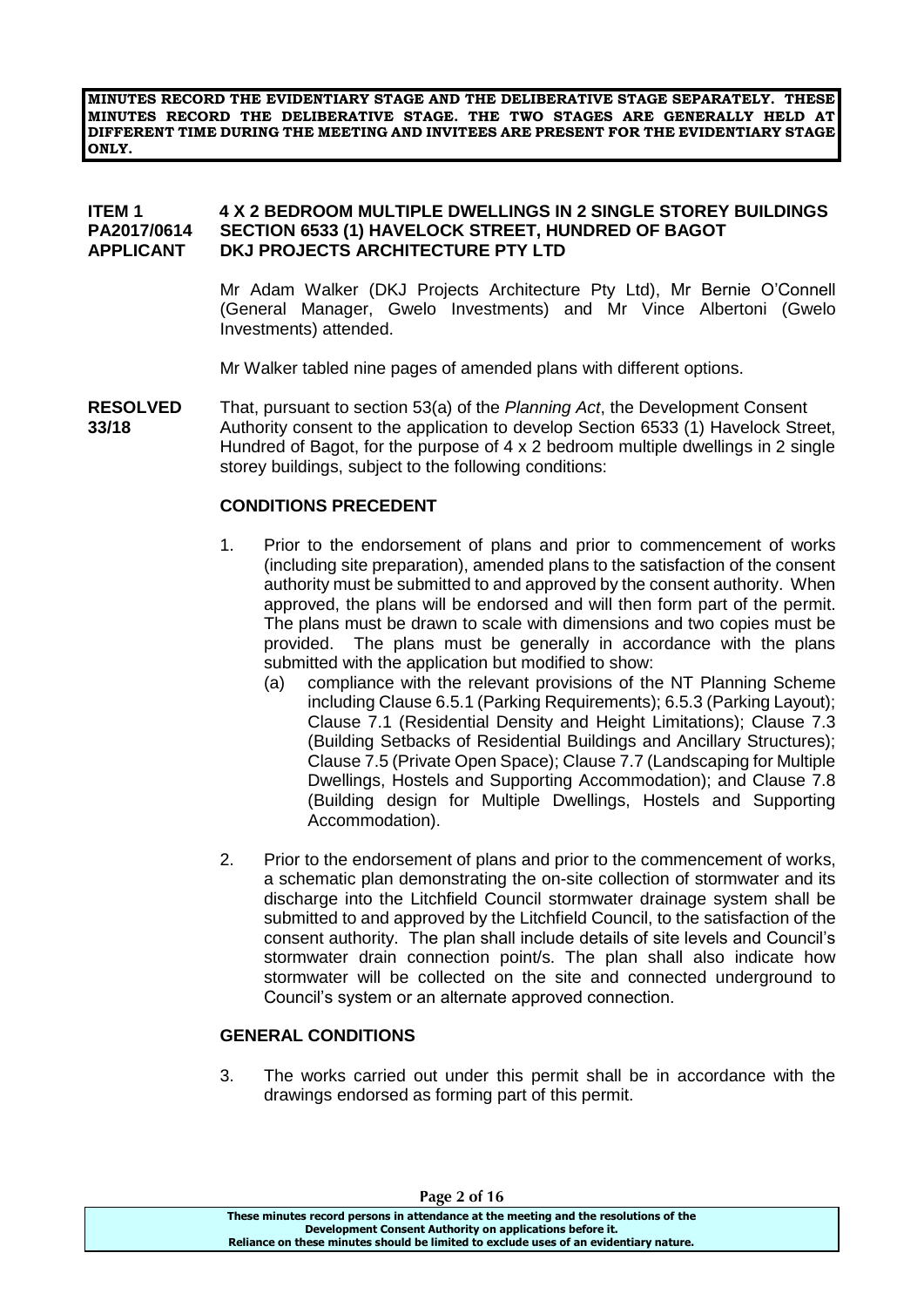- 4. The owner of the land must enter into agreements with the relevant authorities for the provision of water supply, sewerage and electricity facilities and telecommunication networks to each lot shown on the endorsed plan in accordance with the authorities' requirements and relevant legislation at the time.
- 5. Any developments on or adjacent to any easements on site shall be carried out to the requirements of the relevant service authority to the satisfaction of the consent authority.
- 6. All existing and proposed easements and sites for existing and required utility services must be vested in the relevant authority for which the easement or site is to be created.
- 7. Stormwater is to be collected and discharged into the drainage network to the technical standards of and at no cost to the Litchfield Council to the satisfaction of the consent authority.
- 8. The kerb crossovers and driveways to the site approved by this permit are to meet the technical standards of the Litchfield Council, to the satisfaction of the consent authority.

and

The owner shall:

- i. remove disused vehicle and/ or pedestrian crossovers;
- ii. provide footpaths/ cycleways;
- iii. collect stormwater and discharge it to the drainage network; and
- iv. undertake reinstatement works;

all to the technical requirements of and at no cost to the Litchfield Council, to the satisfaction of the consent authority.

- 9. All air conditioning condensers (including any condenser units required to be added or replaced in the future) are to be appropriately screened from public view, located so as to minimise thermal and acoustic impacts on neighbouring properties and condensate disposed of to ground level in a controlled manner to the satisfaction of the consent authority.
- 10. The landscaping shown on the endorsed plans must be maintained to the satisfaction of the consent authority, including that any dead, diseases or damaged plants are to be replaced.
- 11. Before the occupation of the development starts the landscaping works shown on the endorsed plans must be carried out and completed to the satisfaction of the consent authority.
- 12. The landscaping shown on the endorsed plans must be maintained to the satisfaction of the consent authority, including that any dead, diseased or damaged plants are to be replaced.
- 13. Provision must be made on the land for the storage and collection of garbage and other solid waste. This area must be graded and drained and screened from public view to the satisfaction of the consent authority.
- 14. Appropriate soil erosion, sediment and dust control measures must be effectively implemented throughout the construction stage of the development and all disturbed soil surfaces must be suitably stabilised

| Page 3 of 16                                                                          |
|---------------------------------------------------------------------------------------|
| These minutes record persons in attendance at the meeting and the resolutions of the  |
| Development Consent Authority on applications before it.                              |
| Reliance on these minutes should be limited to exclude uses of an evidentiary nature. |

**Page 3 of 16**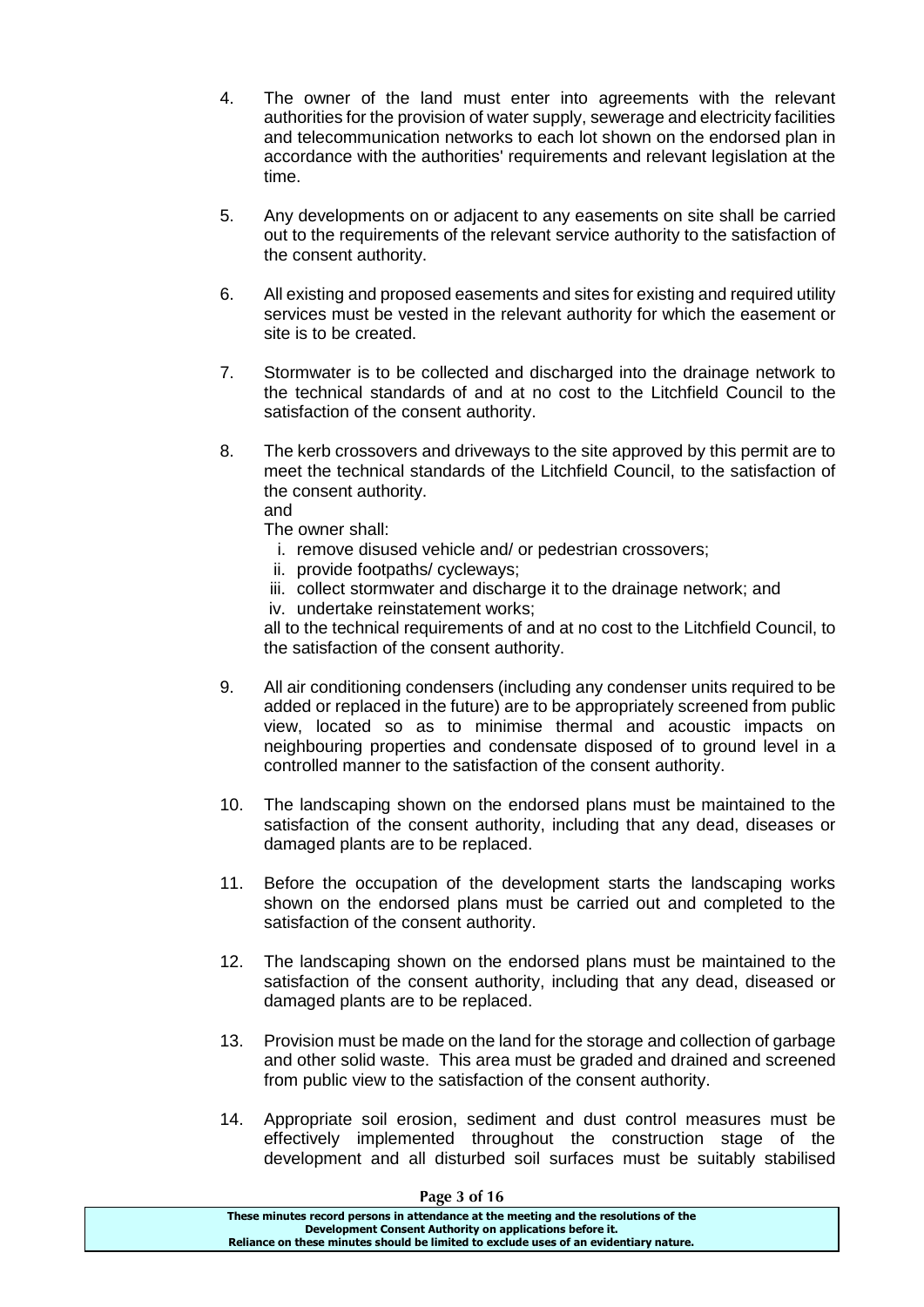against erosion at completion of works, to the satisfaction of the Consent Authority.

- 15. No fence, tree, hedge or other obstruction exceeding a height of 0.6 m is to be planted or erected so that it would obscure sight lines at the junction of the driveway and the public street.
- 16. Prior to the use/occupation of the development and connection of services (i.e. power and water), the owner of the land must apply for street addressing from the Surveyor-General of the Northern Territory. This will form the legal address and will be required to be placed on the meters within the development in accordance with the allocation. An Occupancy Permit will not be able to be granted until such time as addressing is obtained.

# **NOTES:**

- 1. The Power and Water Corporation advises that the Water and Sewer Services **Development** Development Section (landdevelopmentnorth@powerwater.com.au) and Power Network Engineering Section (powerconnections@powerwater.com.au) should be contacted via email a minimum of 1 month prior to construction works commencing in order to determine the Corporation's servicing requirements, and the need for upgrading of on-site and/or surrounding infrastructure.
- 2. A "Permit to Work Within a Road Reserve" is required from Litchfield Council before commencement of any work within the road reserve.
- 3. Any proposed works which fall within the scope of the Construction Industry Long Service Leave and Benefits Act must be notified to NT Build by lodgement of the required Project Notification Form. Payment of any levy must be made prior to the commencement of any construction activity. NT Build should be contacted via email (info@ntbuild.com.au) or by phone on 08 89364070 to determine if the proposed works are subject to the Act.

# **REASONS FOR THE DECISION**

1. Pursuant to section 51(a) of the *Planning Act*, the consent authority must take into account any planning scheme that applies to the land to which the application relates.

The proposal is within Zone MD (Multiple Dwellings) and is considered to be in accordance with the purpose of the zone which is to provide for a range of housing options to a maximum height of two storeys above ground level. The design is considered to be sympathetic to the style of existing development and development reasonably expected in the future on other surrounding Zone MD allotments.

The revised plans (Option 2) tabled at the meeting address the noncompliances identified by Development Assessment Services as a part of its assessment of the application in relation to Clause 6.5.3 (Parking Layout), Clause 7.3 (Building Setbacks of Residential Buildings and Ancillary Structures) and Clause 7.3.2 (Distance Between Residential Buildings on One Site).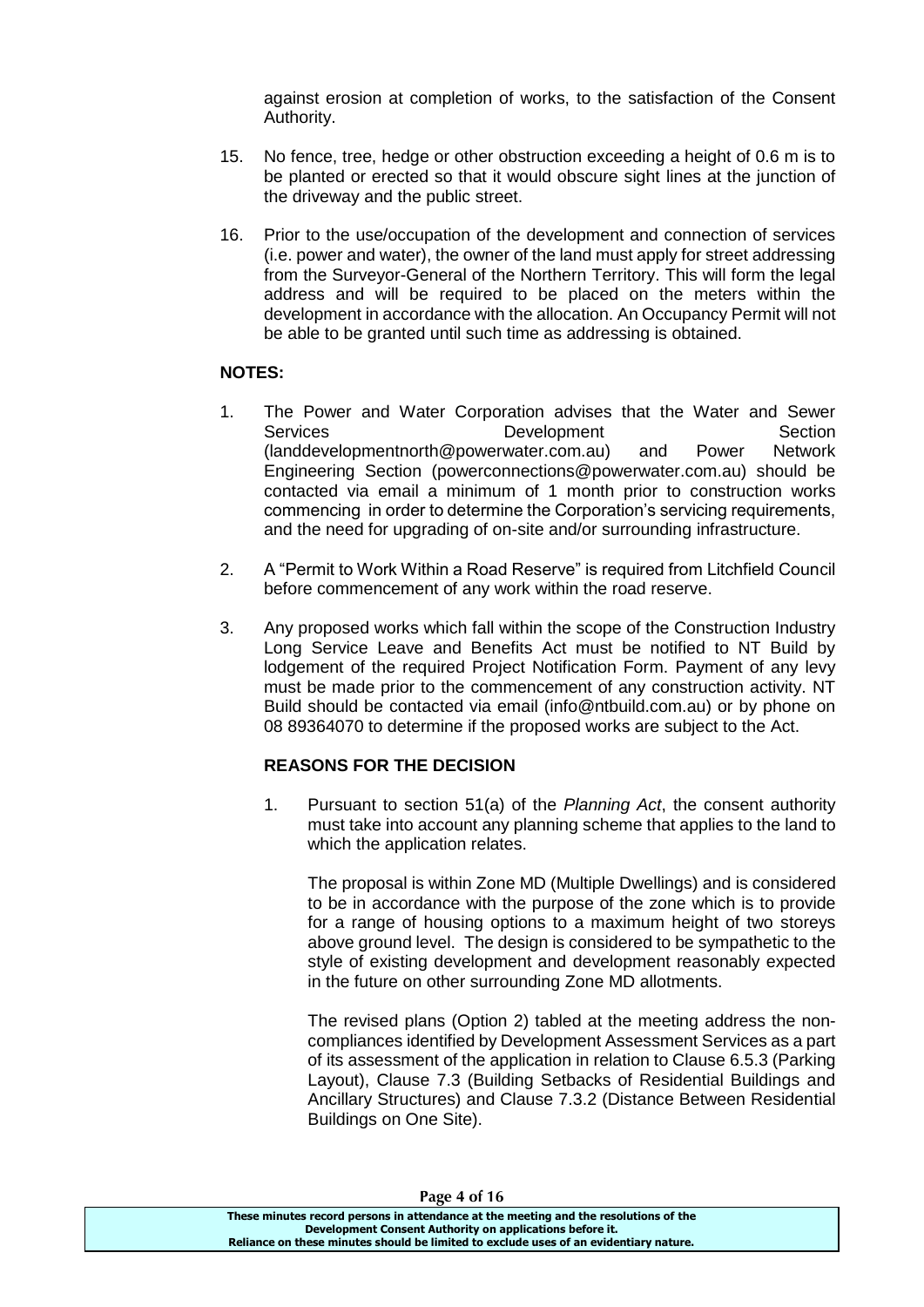Pursuant to Section 51(m) of the *Planning Act*, the consent authority must take into consideration the public utilities or infrastructure provided in the area in which the land is situated, the requirement for public facilities and services to be connected to the land and the requirement, if any, for those facilities, infrastructure or land to be provided by the developer for that purpose.

The Authority considers, that the revised plans (Option 2) tabled at the meeting address the Litchfield Council's concerns. The plans include suitable landscaping between the car parking area and the street and swept path diagrams demonstrating accessibility of each car parking space, particularly that of Unit 1 were provided.

**ACTION:** Notice of Consent and Development Permit

#### **ITEM 2 2 X 1 AND 4 X 2 BEDROOM MULTIPLE DWELLINGS IN 4 X SINGLE STOREY PA2017/0617 BUILDINGS SECTION 6488 (15) GRICE CRESCENT, HUNDRED OF BAGOT APPLICANT DKJ PROJECTS ARCHITECTURE PTY LTD**

Mr Adam Walker (DKJ Projects Architecture Pty Ltd), Mr Bernie O'Connell (General Manager, Gwelo Investments) and Mr Vince Albertoni (Gwelo Investments) attended.

Mr Walker tabled four amended plans with options.

**RESOLVED** That, the Development Consent Authority vary Clause 7.3.2 (Distance Between **34/18** Residential Buildings on One Site) and pursuant to section 53(a) of the *Planning Act*, consent to the application to develop Section 6488 (15) Grice Crescent, Hundred of Bagot, for the purpose 2 x 1 and 4 x 2 bedroom multiple dwellings in 4 x single storey buildings, subject to the following conditions:

## **CONDITIONS PRECEDENT**

- 1. Prior to the endorsement of plans and prior to commencement of works (including site preparation), amended plans to the satisfaction of the consent authority must be submitted to and approved by the consent authority. When approved, the plans will be endorsed and will then form part of the permit. The plans must be drawn to scale with dimensions and two copies must be provided. The plans must be generally in accordance with the plans submitted with the application but modified to show:
	- (a) compliance with the relevant provisions of the NT Planning Scheme including Clause 6.5.1 (Parking Requirements); 6.5.3 (Parking Layout); Clause 7.1.2 (Residential Height Limitations); Clause 7.3 (Building Setbacks of Residential Buildings and Ancillary Structures); Clause 7.5 (Private Open Space); Clause 7.7 (Landscaping for Multiple Dwellings, Hostels and Supporting Accommodation); and Clause 7.8 (Building design for Multiple Dwellings, Hostels and Supporting Accommodation);
	- (b) the location of the good neighbour fencing fence between units 5 and 6 to be positioned towards the rear of the site and include access to unit 5 only;
	- (c) remove reference to visitor car parking on the car parking spaces adjacent to unit 4.

| Page 5 of 16                                                                          |  |
|---------------------------------------------------------------------------------------|--|
| These minutes record persons in attendance at the meeting and the resolutions of the  |  |
| Development Consent Authority on applications before it.                              |  |
| Reliance on these minutes should be limited to exclude uses of an evidentiary nature. |  |
|                                                                                       |  |

**Page 5 of 16**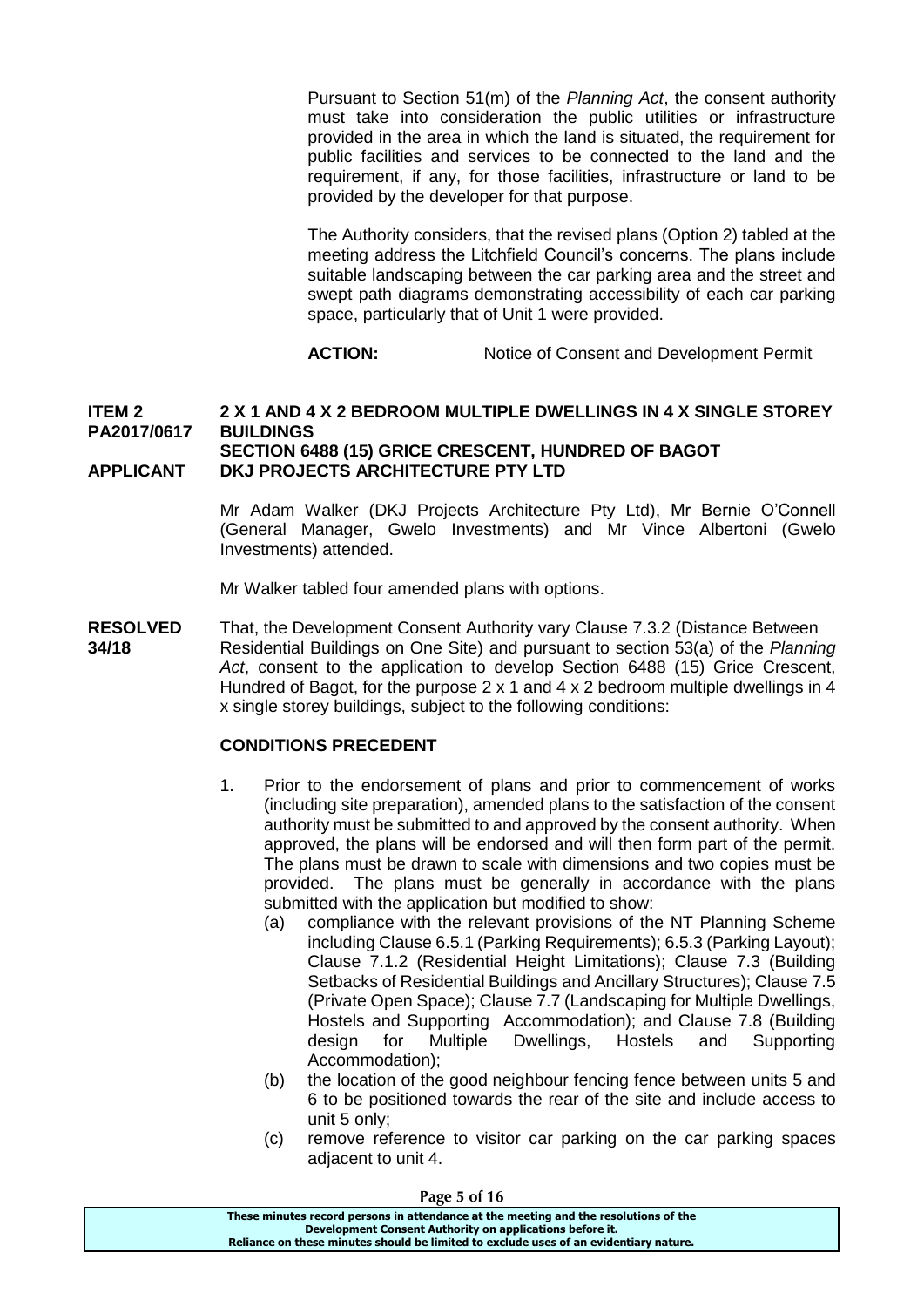2. Prior to the endorsement of plans and prior to the commencement of works, a schematic plan demonstrating the on-site collection of stormwater and its discharge into the Litchfield Council stormwater drainage system shall be submitted to and approved by the Litchfield Council, to the satisfaction of the consent authority. The plan shall include details of site levels and Council's stormwater drain connection point/s. The plan shall also indicate how stormwater will be collected on the site and connected underground to Council's system or an alternate approved connection.

# **GENERAL CONDITIONS**

- 3. The works carried out under this permit shall be in accordance with the drawings endorsed as forming part of this permit.
- 4. The owner of the land must enter into agreements with the relevant authorities for the provision of water supply, sewerage and electricity facilities and telecommunication networks to each lot shown on the endorsed plan in accordance with the authorities' requirements and relevant legislation at the time.
- 5. Any developments on or adjacent to any easements on site shall be carried out to the requirements of the relevant service authority to the satisfaction of the consent authority.
- 6. All existing and proposed easements and sites for existing and required utility services must be vested in the relevant authority for which the easement or site is to be created.
- 7. Stormwater is to be collected and discharged into the drainage network to the technical standards of and at no cost to the Litchfield Council to the satisfaction of the consent authority.
- 8. The kerb crossovers and driveways to the site approved by this permit are to meet the technical standards of the Litchfield Council, to the satisfaction of the consent authority.

and

The owner shall:

- i. remove disused vehicle and/ or pedestrian crossovers;
- ii. provide footpaths/ cycleways;
- iii. collect stormwater and discharge it to the drainage network; and iv. undertake reinstatement works;

all to the technical requirements of and at no cost to the Litchfield Council, to the satisfaction of the consent authority.

- 9. All air conditioning condensers (including any condenser units required to be added or replaced in the future) are to be appropriately screened from public view, located so as to minimise thermal and acoustic impacts on neighbouring properties and condensate disposed of to ground level in a controlled manner to the satisfaction of the consent authority.
- 10. The landscaping shown on the endorsed plans must be maintained to the satisfaction of the consent authority, including that any dead, diseases or damaged plants are to be replaced.

| Page 6 of 16                                                                          |  |
|---------------------------------------------------------------------------------------|--|
| These minutes record persons in attendance at the meeting and the resolutions of the  |  |
| Development Consent Authority on applications before it.                              |  |
| Reliance on these minutes should be limited to exclude uses of an evidentiary nature. |  |
|                                                                                       |  |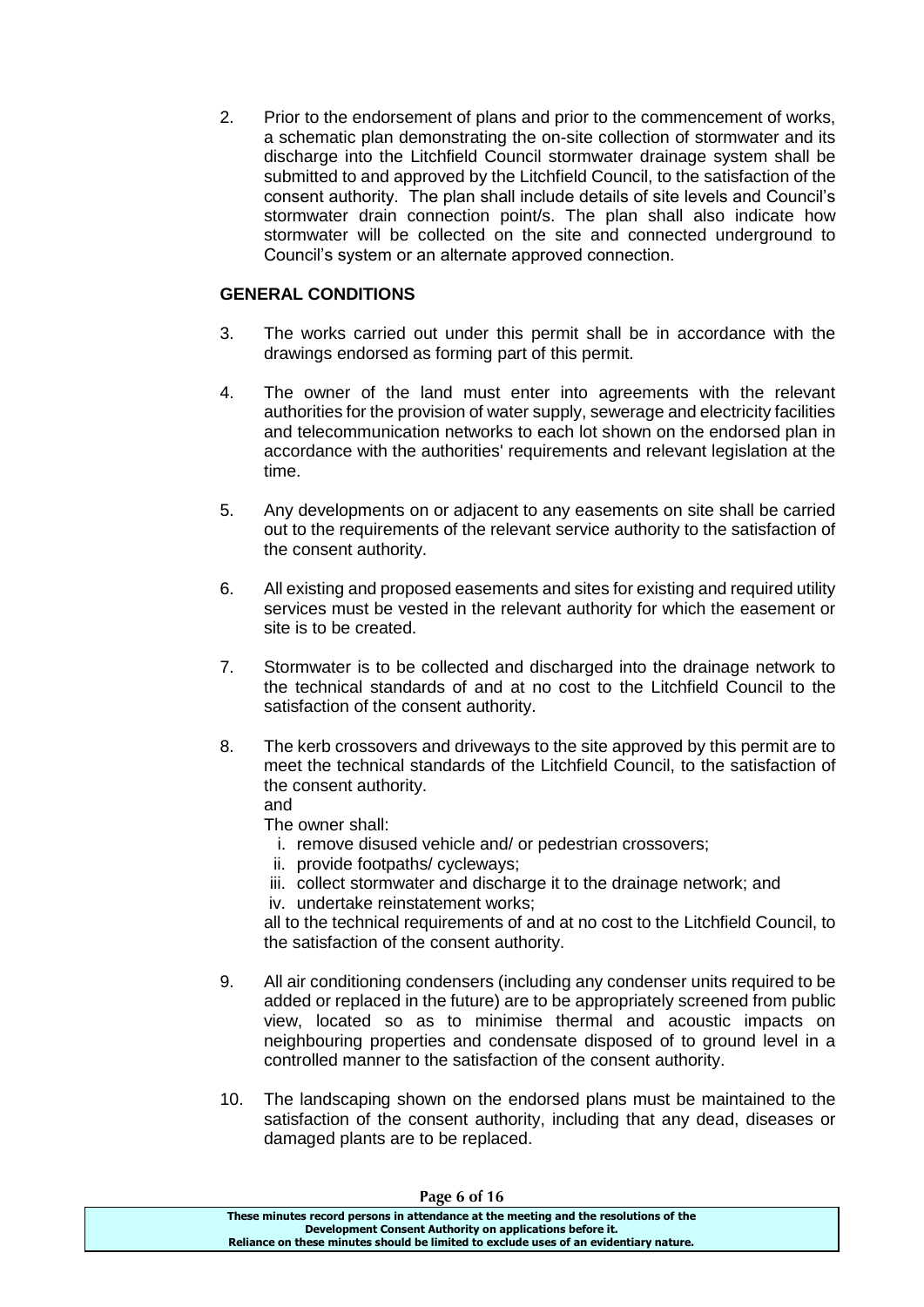- 11. Before the occupation of the development starts the landscaping works shown on the endorsed plans must be carried out and completed to the satisfaction of the consent authority.
- 12. The landscaping shown on the endorsed plans must be maintained to the satisfaction of the consent authority, including that any dead, diseased or damaged plants are to be replaced.
- 13. Provision must be made on the land for the storage and collection of garbage and other solid waste. This area must be graded and drained and screened from public view to the satisfaction of the consent authority.
- 14. Appropriate soil erosion, sediment and dust control measures must be effectively implemented throughout the construction stage of the development and all disturbed soil surfaces must be suitably stabilised against erosion at completion of works, to the satisfaction of the Consent Authority.
- 15. No fence, tree, hedge or other obstruction exceeding a height of 0.6 m is to be planted or erected so that it would obscure sight lines at the junction of the driveway and the public street.

# **NOTES:**

- 1. The Power and Water Corporation advises that the Water and Sewer Services **Development** Section (landdevelopmentnorth@powerwater.com.au) and Power Network Engineering Section (powerconnections@powerwater.com.au) should be contacted via email a minimum of 1 month prior to construction works commencing in order to determine the Corporation's servicing requirements, and the need for upgrading of on-site and/or surrounding infrastructure.
- 2. A "Permit to Work Within a Road Reserve" is required from Litchfield Council before commencement of any work within the road reserve.
- 3. Any proposed works which fall within the scope of the Construction Industry Long Service Leave and Benefits Act must be notified to NT Build by lodgement of the required Project Notification Form. Payment of any levy must be made prior to the commencement of any construction activity. NT Build should be contacted via email (info@ntbuild.com.au) or by phone on 08 89364070 to determine if the proposed works are subject to the Act.

# **REASONS FOR THE DECISION**

1. Pursuant to section 51(a) of the *Planning Act*, the consent authority must take into account any planning scheme that applies to the land to which the application relates.

The proposal is within Zone MD (Multiple Dwellings) and is considered to be in accordance with the purpose of the zone which is to provide for a range of housing options to a maximum height of two storeys above ground level. The design is considered to be sympathetic to the style of existing development and development reasonably expected in the future on other surrounding Zone MD allotments.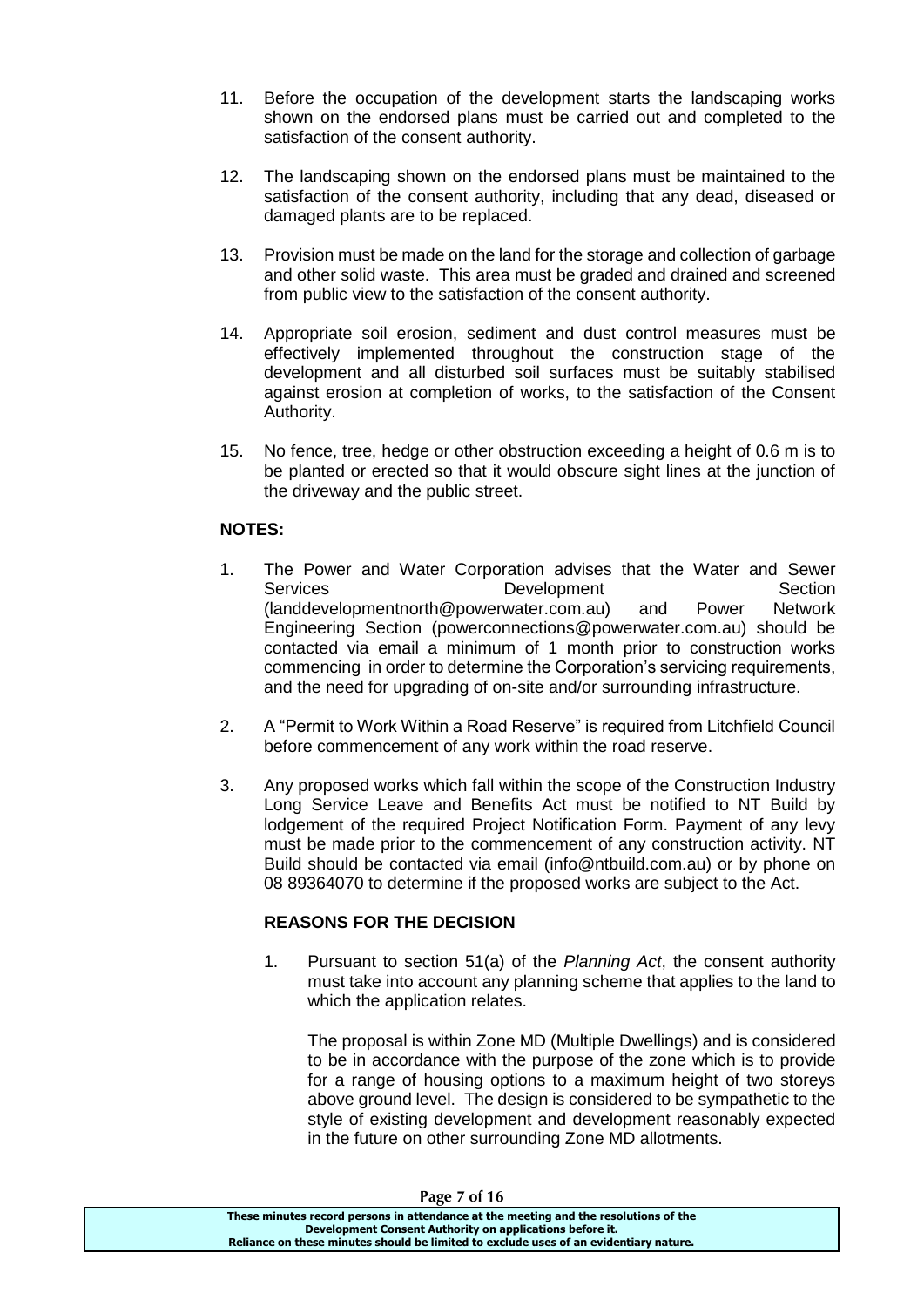The requirement for an altered plan that illustrates the good neighbour fence proposed between units 5 and 6 towards the rear of the buildings (adjacent to the patios) will enable access to unit 5; planting adjacent to unit 6 between the buildings and future occupants to access and maintain the area between the buildings.

Subclause 2 of Clause 7.1.1 ((Residential Density Limitations) states that the maximum number of dwellings that may be constructed on a site and table A refers to a dwelling density of 1 per 300m2 in zone MD. Subclause 3 of Clause 7.1.1 (Residential Density Limitations) states that the consent authority may consent to a development that is not in accordance with sub-clause 2 if it is satisfied that compliance with other aspects of this Planning Scheme indicates that the density of the development is appropriate having regard to the purpose of this clause as set out in sub-clause 1.

The Authority considers a variation to the requirements of Clause 7.1.1 to allow a density of one dwelling per 290m2 where a density of one dwelling per 300m2 is required is acceptable as compliance with other aspects of the NT Planning Scheme indicates that the density of the development is appropriate. With the exception of Clause 7.3.2 (Distance Between Residential Buildings on One Site), the revised plans (Option 1) illustrate the relevant clauses of the NT Planning Scheme including Clause 6.5.1 (Parking Requirements); 6.5.3 (Parking Layout); Clause 7.1.2 (Residential Height Limitations); Clause 7.3 (Building Setbacks of Residential Buildings and Ancillary Structures); Clause 7.5 (Private Open Space); Clause 7.7 (Landscaping for Multiple Dwellings, Hostels and Supporting Accommodation); and Clause 7.8 (Building design for Multiple Dwellings, Hostels and Supporting Accommodation).

A variation to Clause 7.3.2 to allow Units 5 and 6 to be separated by a distance of 2.3m where 3m is required can be granted as per Clause 2.5 (Exercise Discretion by the Consent Authority) as special circumstances apply. The reduced setback will not be visible from adjoining lands as the rear allotment is within Zone PS (Public Open Space) and well vegetated and other buildings on the site shield the reduced setback from the street. Therefore, a reduced setback of 2.3m is not expected to result in building massing or impact on amenity.

2. Pursuant to Section 51(m) of the *Planning Act*, the consent authority must take into consideration the public utilities or infrastructure provided in the area in which the land is situated, the requirement for public facilities and services to be connected to the land and the requirement, if any, for those facilities, infrastructure or land to be provided by the developer for that purpose.

While Litchfield Council supports the proposal it raises concerns in relation to the orientation of the units and a drainage easement at the site. The Authority considers, that the revised plans (Option 1) tabled at the meeting address the Litchfield Council's concerns. The plans illustrate units 2 and 3 are located closer to the car parking spaces adjacent to unit 4 and the location of unit 1 provides appropriate separation of the patios associated with Units 1 and 2.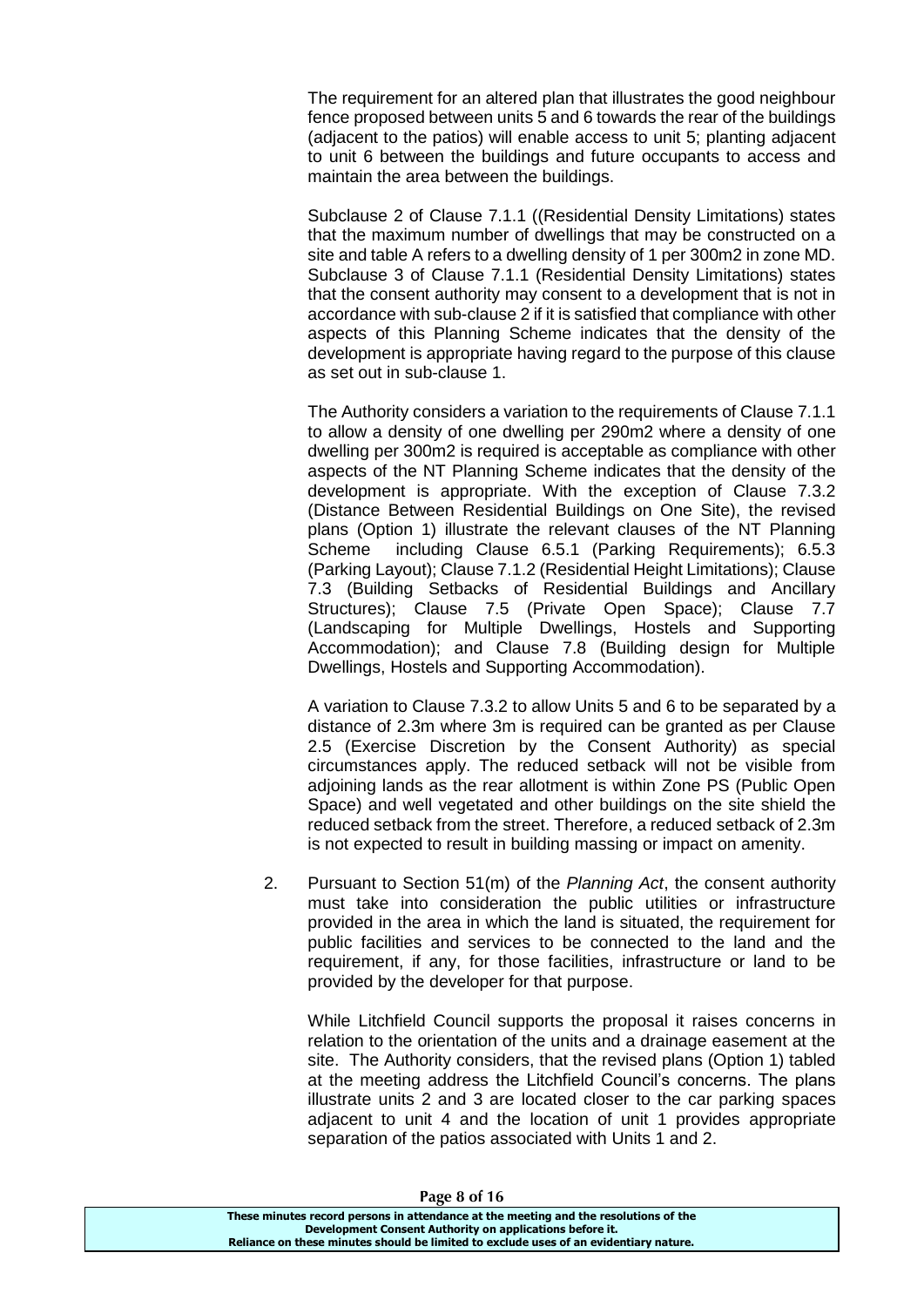In addition, the removal of the 'visitor car parking' reference to the car parking spaces adjacent to unit 4 will ensure adequate car parking is available for the single bedroom dwellings.

3. Pursuant to section 51(n) of the *Planning Act*, the consent authority must take into consideration the potential impact on the existing and future amenity of the area in which the land is situated.

The Authority considers, that the revised plans (Option 1) tabled at the meeting address the amenity issues raised. The plans illustrate units 2 and 3 are located closer to the car parking spaces adjacent to unit 4 and the location of unit 1 provides appropriate separation of the patios associated with Units 1 and 2.

**ACTION:** Notice of Consent and Development Permit

# **ITEM 3 CLEARING OF NATIVE VEGETATION PA2017/0603 SECTION 1546 (600) ANZAC PARADE, HUNDRED OF GUY APPLICANT TALLAGANDRA PASTORAL**

Mr David Armstrong (Landowner) attended and tabled an amended clearing proposal (4 pages).

**RESOLVED** That, pursuant to section 53(a) of the *Planning Act*, the Development Consent **35/18** Authority consent to the application to develop Section 1546 (600) Anzac Parade, Hundred of Guy for the purpose of clearing native vegetation, subject to the following conditions:

## **CONDITIONS PRECEDENT**

- 1. Prior to the endorsement of plans and prior to commencement of works (including site preparation), amended plans to the satisfaction of the consent authority on the advice of the Department of Environment and Natural Resources must be submitted to and approved by the consent authority. When approved, the plans will be endorsed and will then form part of the permit. The plans must be drawn to scale with dimensions and two copies must be provided. The plans must be generally in accordance with the plans submitted with the application but modified to show 50m wide native vegetation buffers retained to the eastern and southern boundaries, exclusive of cleared areas and firebreaks.
- 2. Prior to the endorsement of plans and prior to the commencement of works, a schematic plan demonstrating the on-site collection of stormwater and its discharge into the Litchfield Council stormwater drainage system shall be submitted to and approved by the Litchfield Council, to the satisfaction of the consent authority. The plan shall include details of site levels and Council's stormwater drain connection point/s. The plan shall also indicate how stormwater will be collected on the site and connected underground to Council's system or an alternate approved connection.
- 3. Prior to the commencement of works, an Erosion and Sediment Control Plan (ESCP) is to be submitted to and approved by the Consent Authority on the advice of the Department of Environment and Natural Resources (DENR). The ESCP should detail methods and treatments for minimising erosion and

**Page 9 of 16**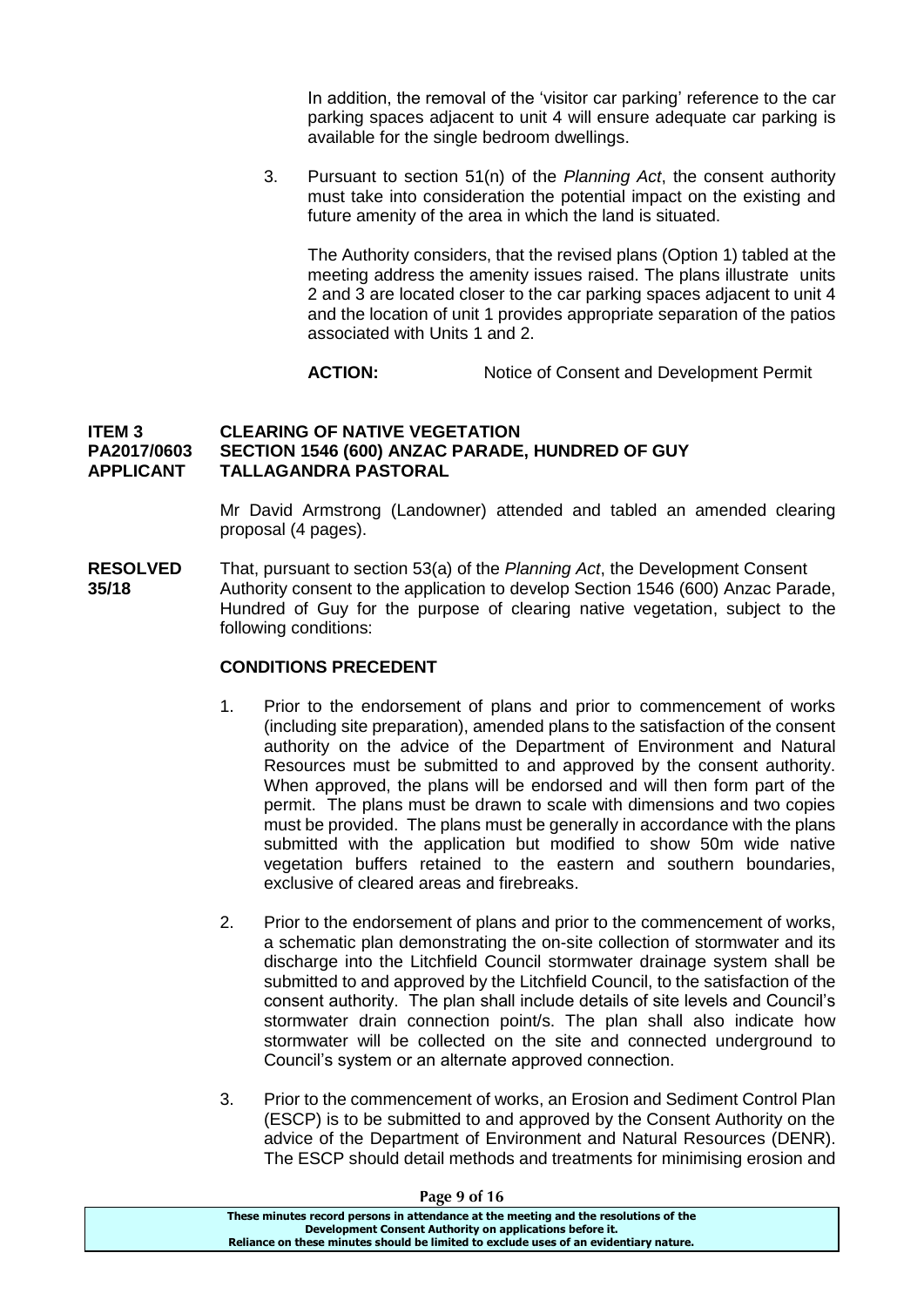sediment loss from the site during the construction phase and that all disturbed soil surfaces must be satisfactorily stabilised against erosion at completion of works. Information regarding erosion and sediment control and ESCP content is available at the NTP website: [https://nt.gov.au/environment/soil-land-vegetation.](https://nt.gov.au/environment/soil-land-vegetation) The ESCP should be emailed for assessment to: [DevelopmentAssessment.DENR@nt.gov.au](mailto:DevelopmentAssessment.DENR@nt.gov.au)

# **GENERAL CONDITIONS**

- 4. The works carried out under this permit shall be in accordance with the drawings endorsed as forming part of this permit.
- 5. Any developments on or adjacent to any easements on site shall be carried out to the requirements of the relevant service authority to the satisfaction of the consent authority.
- 6. All works related to this permit are to be undertaken in accordance with the approved Erosion and Sediment Control Plan (ESCP) to the requirements of the Consent Authority on the advice of the Department of Environment and Natural Resources (DENR).
- 7. Stormwater is to be collected and discharged into the drainage network to the technical standards of and at no cost to the Litchfield Council to the satisfaction of the consent authority.
- 8. The clearing of native vegetation is to be undertaken only in the areas identified on the endorsed drawing as "Permitted Clearing". All remaining native vegetation is to be maintained to the satisfaction of the consent authority.
- 9. The permit holder must ensure that the clearing operator has a copy of the permit, including the endorsed drawing, at all times during the clearing operation.
- 10. Before the vegetation removal starts, the boundaries of all vegetation stands to be removed and retained must be clearly marked on the ground or marked with tape or temporary fencing to the satisfaction of the consent authority.

# **NOTES:**

- 1. Inspection fees and charges may apply in accordance with Litchfield Council's current Fees and Charges. Additional information can be found at [www.litchfield.gov.nt.au.](http://www.litchfield.gov.nt.au/)
- 2. A *Works within a Road Reserve Permit – Works Associated with a Development Permit* is required from Litchfield Council before commencement of any work within the road reserve, which would include creation of any driveway crossover connecting to Litchfield Council's road network.
- 3. Notwithstanding any approved plans, signs within Litchfield Council's municipal boundaries are subject to approval under Clause 6.7 of the NT Planning Scheme.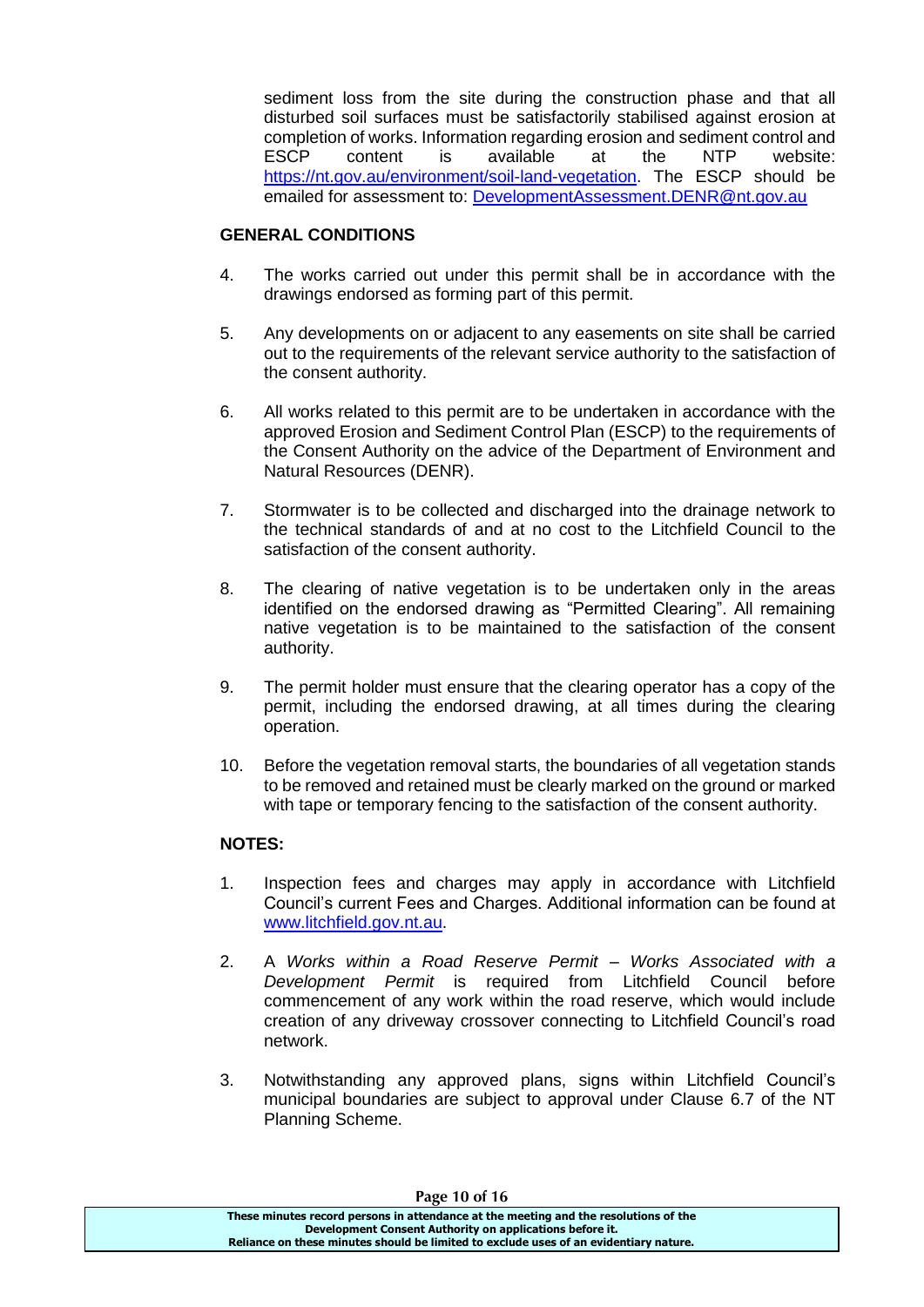- 4. A permit to burn is required from the Regional Fire Control Officer, Department of Environment and Natural Resources, prior to the ignition of any felled vegetation on the property. Fire prevention measures are to be implemented in accordance with the requirements of the Bushfires Act.
- 5. Professional advice regarding implementation of soil erosion control and dust control measures to be employed throughout the construction phase of the development are available from the Department of Environment and Natural Resources. Information can be obtained from the IECA Best Practice Erosion and Sediment Control Guidelines 2008 available at www.austieca.com.au and the NTG website [https://nt.gov.au/environment/soil-land-vegetation.](https://nt.gov.au/environment/soil-land-vegetation)

# **REASONS FOR THE DECISION**

1. Pursuant to section 51(a) of the *Planning Act,* the consent authority must take into consideration the planning scheme that applies to the land to which the application relates.

Agricultural activity, including cattle grazing and hay production, is permitted in Zone H (Horticulture). Clearing native vegetation is required to increase the stock carrying capacity of the land and is to be undertaken in accordance with the NT Clearing Guidelines and Performance criteria.

A revised clearing plan is required to show 50m native vegetation buffers to the eastern and southern boundaries, exclusive of firebreaks and clearing.

2. Pursuant to section 51(n) of the *Planning Act*, the consent authority must take into consideration the capability of the land to which the proposed development relates to support the proposed development and the effect of the development on the land and on other land, the physical characteristics of which may be affected by the development.

The location of the site, within the Adelaide River Site of Conservation significance and adjacent to the Harrison Dam Conservation area, requires that particular consideration be given to balancing the proposed land use and sustainable environmental management. Undertaking land clearing in accordance with the NT Clearing Guidelines and implementation of an approved Erosion and Sediment Control Plan will meet the requirements of the *Planning Act* to balance land capability and mitigate off site effects of the proposal.

**ACTION:** Notice of Consent and Development Permit

#### **ITEM 4 BUSINESS SIGN PA2017/0621 SECTION 5250 (125) THORAK ROAD, HUNDRED OF BAGOT APPLICANT MOONBEAM DESIGN**

Mr Chris Renehan (Moonbeam Design) and Mr Matt McCourt (Landowner) attended.

Submitters Mr Gerry Wood MLA and Litchfield Council (represented by Ms Natasha McAlister) attended.

| Page 11 of 16                                                                         |  |
|---------------------------------------------------------------------------------------|--|
| These minutes record persons in attendance at the meeting and the resolutions of the  |  |
| Development Consent Authority on applications before it.                              |  |
| Reliance on these minutes should be limited to exclude uses of an evidentiary nature. |  |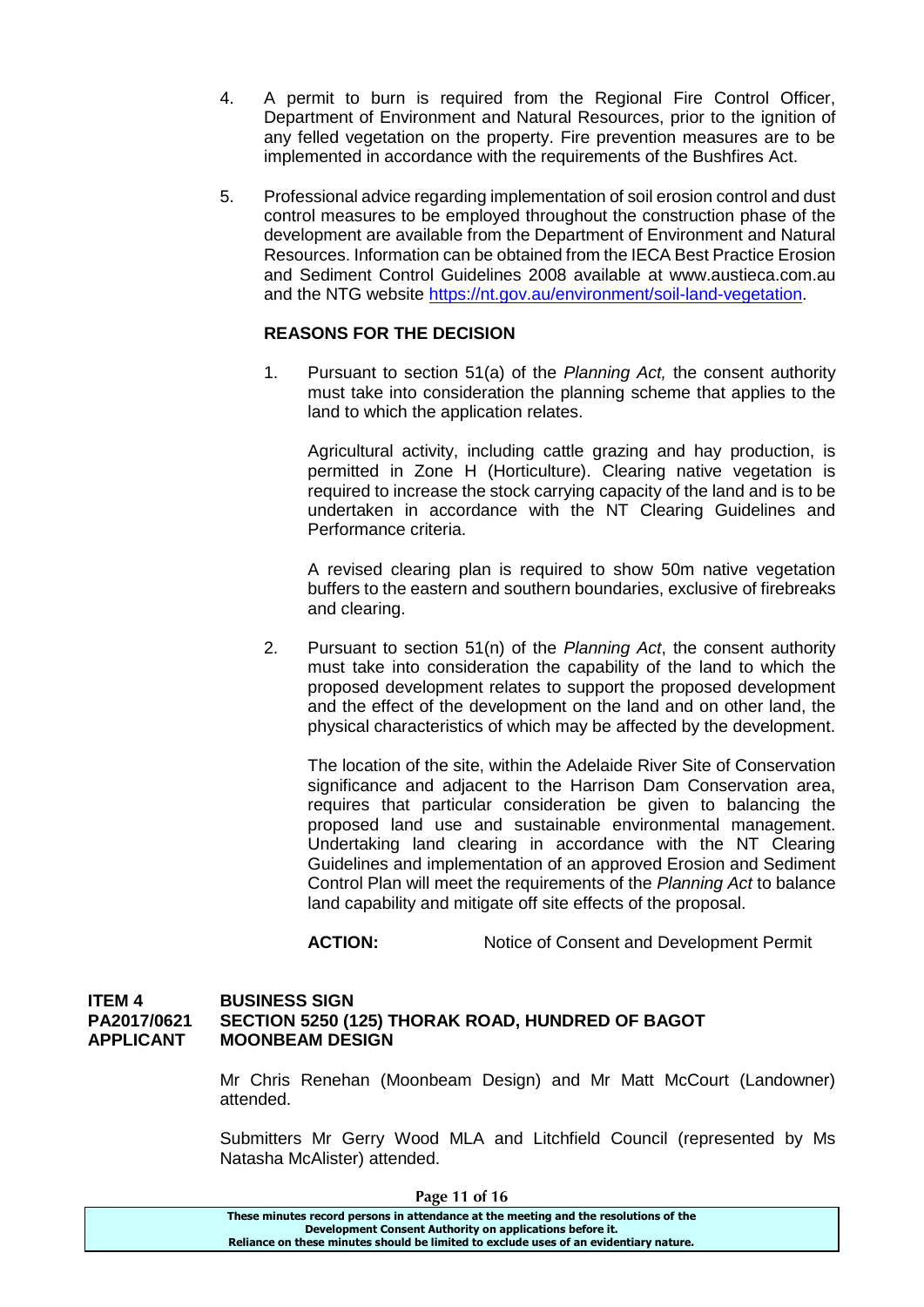Mr Renehan tabled ten pages of photographs of signs in the area

**RESOLVED** That, pursuant to section 53(c) of the *Planning Act*, the Development Consent **36/18** Authority refuse to consent to the application to develop Section 5250 (125) Thorak Road, Hundred of Bagot for the purpose of a business sign, subject to the following reasons:

> 1. Pursuant to section 51(a) of the *Planning Act,* the consent authority must take into consideration the planning scheme that applies to the land to which the application relates.

The application proposes a business sign with a dimension of 5m x 3.75m which equates to a total area of 18.25m2 where a maximum of 3m2 is permitted.

Noting the information presented by the applicant, the consent authority considered Clause 2.5 (Exercise of Discretion by the Consent Authority) of the NT Planning Scheme. Sub-clause 2.5(4) states that 'the consent authority may consent to the development of land that does not meet the standard set out in Parts 4 or 5 if it is satisfied that special circumstances justify the giving of consent'.

The Authority considers a variation to the Clause 6.7 (Signs) to permit a business sign within zone R (Rural) with a total area of 18.25m2 to be a large departure from that permitted by the zone (3m2).

The Authority also notes that the signs do not relate to a development or activity on Section 5250 Hundred of Bagot and if it were to grant a variation to allow a business sign of this size, it would jeopardise the existing and future amenity of adjoining landowners and the broader area.

The consent authority, having considered the application documents, public submissions, responses by the relevant service authorities and the Development Assessment Services report, circumstances that are unusual, exceptional, out of the ordinary and unexpected in the context of the subject site do not exist pursuant to clause 2.5(4) of the NT Planning Scheme. As such, a variation to the requirements of Clause 6.7 (Signs) of the NT Planning Scheme is not supported.

2. Pursuant to section 51(e) of the *Planning Act*, the consent authority must take into consideration any submissions made under section 49, and any evidence or information received under section 50, in relation to the development application.

Two public submissions were received during the exhibition period under Section 49 of the *Planning Act* with respect to the proposal. Submissions raised concerns about the impact on amenity and the overall size of the signs.

The consent authority shares the views reflected in the submissions received in which potential amenity impacts on adjacent and surrounding land were raised.

**Page 12 of 16**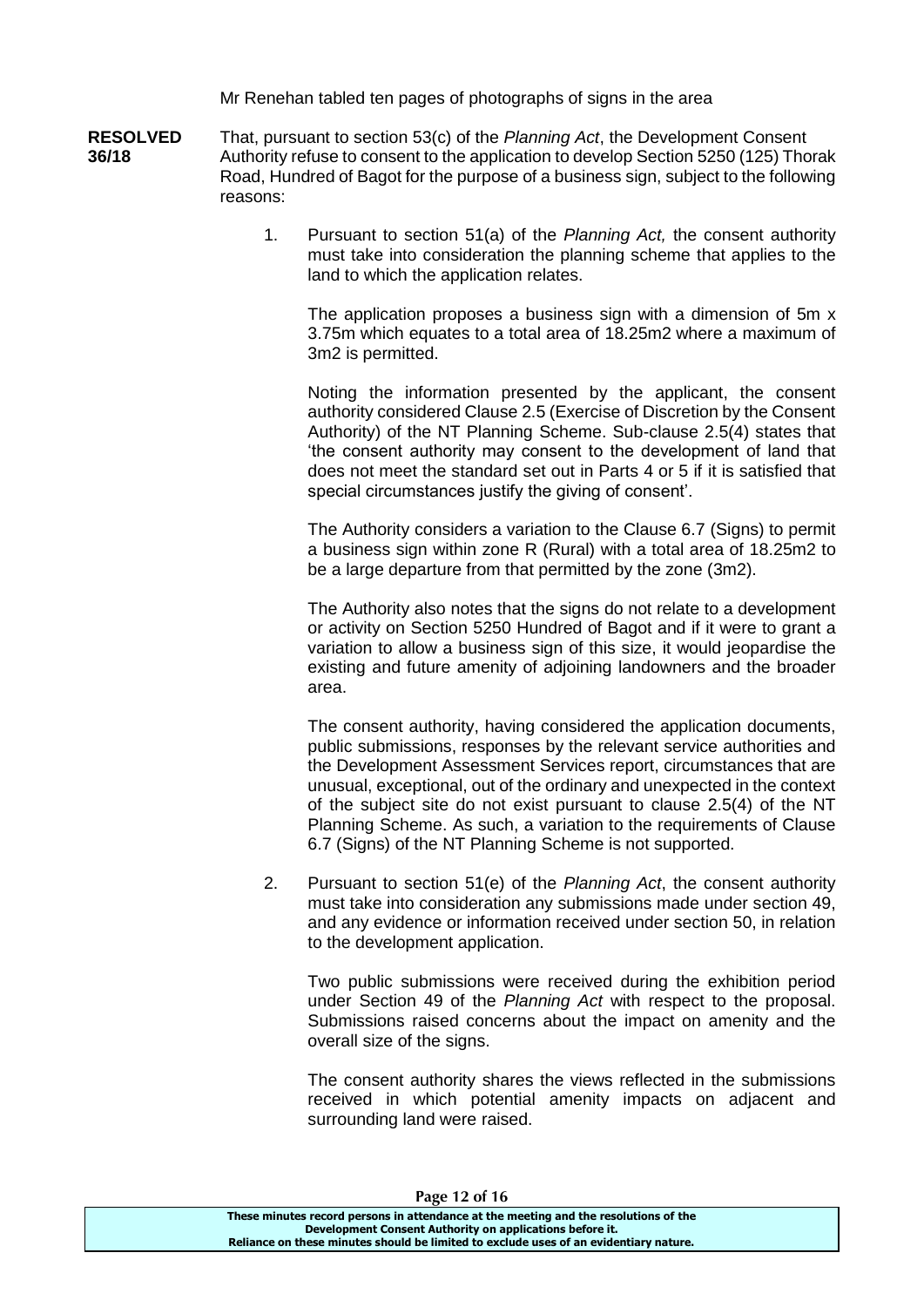3. Pursuant to section 51(n) of the *Planning Act*, the consent authority must take into consideration the potential impact on the existing and future amenity of the area in which the land is situated.

The Authority notes that if it were to grant a variation to allow a business sign more than 6 times the size permissible within the zone, it would jeopardise the existing and future amenity of adjoining landowners and the broader area.

**ACTION:** Notice of Refusal

**RESOLVED** That the Development Consent Authority write to the landowner to advise of a six **37/18** month period to remove the signs.

#### **ITEM 5 BUSINESS SIGN X2 PA2017/0622 PORTION 1108 (100) AGOSTINI ROAD, HUNDRED OF BAGOT APPLICANT MOONBEAM DESIGN**

Mr Chris Renehan (Moonbeam Design) and Mr Matt McCourt (Landowner) attended.

Submitters Mr Gerry Wood MLA and Litchfield Council represented by Ms Natasha McAlister attended.

Mr Renehan tabled 12 pages of photographs of signs in the area.

- **RESOLVED** That, pursuant to section 53(c) of the *Planning Act*, the Development Consent **38/18** Authority refuse to consent to the application to develop Section 1108 (100) Agostini Road, Hundred of Bagot for the purpose of a business sign, subject to the following reasons:
	- 1. Pursuant to section 51(a) of the *Planning Act,* the consent authority must take into consideration the planning scheme that applies to the land to which the application relates.

The application proposes two business signs, each with dimensions of 5m x 3.75m which equates to a total area of 37.5m2 where a maximum of 3m2 is permitted.

Noting the information presented by the applicant, the consent authority considered Clause 2.5 (Exercise of Discretion by the Consent Authority) of the NT Planning Scheme. Sub-clause 2.5(4) states that 'the consent authority may consent to the development of land that does not meet the standard set out in Parts 4 or 5 if it is satisfied that special circumstances justify the giving of consent'.

The Authority considers a variation to the Clause 6.7 (Signs) to permit a business sign within zone R (Rural) with a total area of 37.5m2 to be a large departure from that permitted by the zone (3m2).

The Authority also notes that the signs do not relate to a development or activity on Section 1108 Hundred of Bagot and if it were to grant a variation to allow a business sign of this size, it would jeopardise the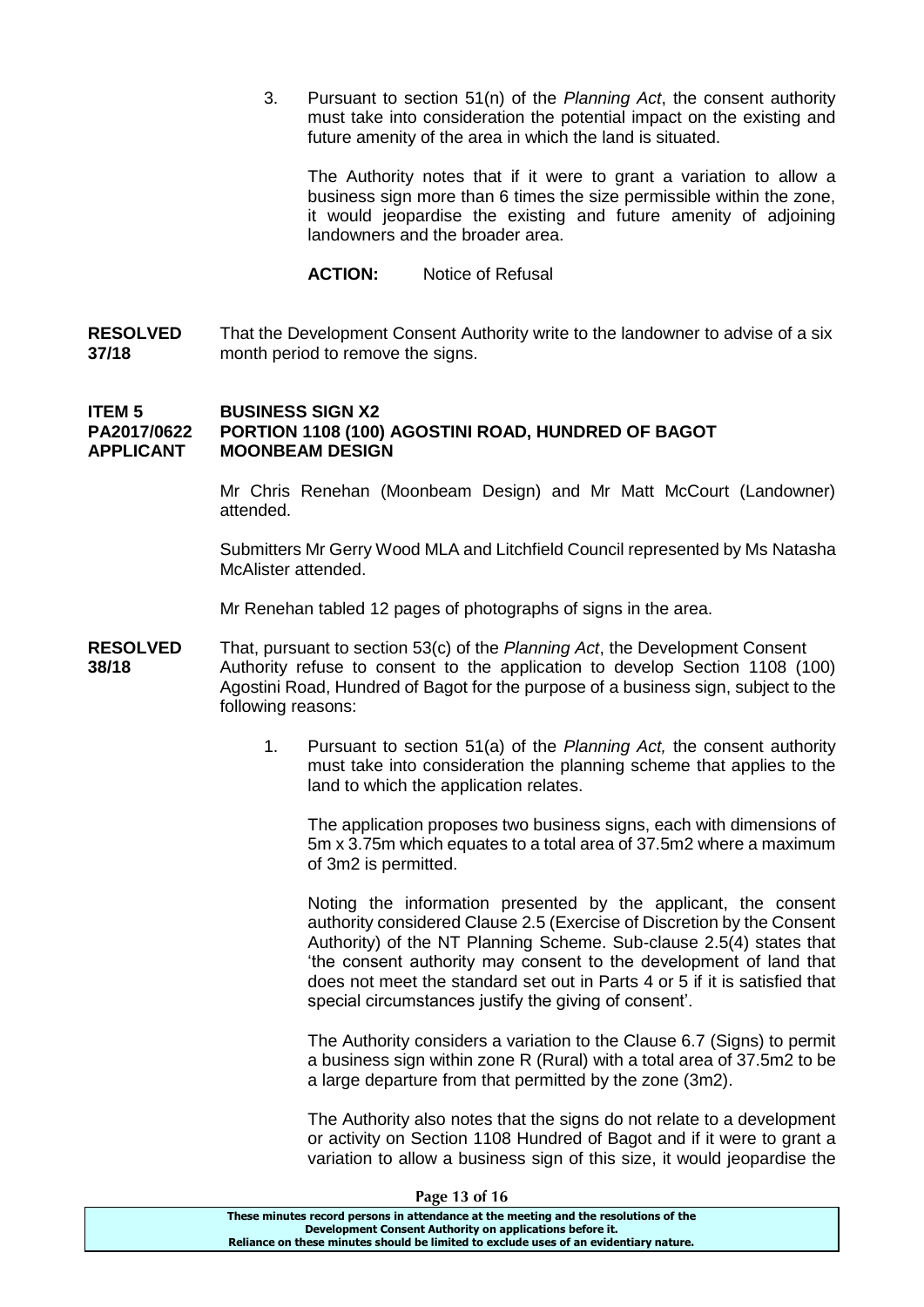existing and future amenity of adjoining landowners and the broader area.

The consent authority, having considered the application documents, public submissions, responses by the relevant service authorities and the Development Assessment Services report, circumstances that are unusual, exceptional, out of the ordinary and unexpected in the context of the subject site do not exist pursuant to clause 2.5(4) of the NT Planning Scheme. As such, a variation to the requirements of Clause 6.7 (Signs) of the NT Planning Scheme is not supported.

2. Pursuant to section 51(e) of the *Planning Act*, the consent authority must take into consideration any submissions made under section 49, and any evidence or information received under section 50, in relation to the development application.

Two public submissions were received during the exhibition period under Section 49 of the *Planning Act* with respect to the proposal. Submissions raised concerns about the impact on amenity and the overall size of the signs.

The consent authority shares the views reflected in the submissions received in which potential amenity impacts on adjacent and surrounding land were raised.

3. Pursuant to section 51(n) of the *Planning Act*, the consent authority must take into consideration the potential impact on the existing and future amenity of the area in which the land is situated.

The Authority notes that if it were to grant a variation to allow a business sign 12 times the size permissible within the zone, it would jeopardise the existing and future amenity of adjoining landowners and the broader area.

**ACTION:** Notice of Refusal

**RESOLVED** That the Development Consent Authority write to the landowner to advise of a six<br>39/18 month period to remove the signs month period to remove the signs.

## **ITEM 6 SUBDIVISION TO CREATE THREE LOTS PA2017/0434 LOT 2 (265) WHITEWOOD ROAD, HUNDRED OF BAGOT APPLICANT NORTHERN PLANNING CONSULTANTS PTY LTD**

Mr Brad Cunnington (Northern Planning Consultants) attended.

- **RESOLVED** That, pursuant to section 46(4)(b) of the *Planning Act*, the Development Consent **40/18** defer consideration of the application to develop Lot 2 (265) Whitewood Road, Hundred of Bagot for the purpose of a subdivision to create three lots. The application is deferred to:
	- provide all parties with the opportunity to review the amendment to the NT Planning Scheme on 16 March 2018 to introduce Clause 14.7.3 (Planning Principles and an Area Plan for the Howard Springs Rural Activity Centre).

| Page 14 of 16                                                                         |  |
|---------------------------------------------------------------------------------------|--|
| These minutes record persons in attendance at the meeting and the resolutions of the  |  |
| Development Consent Authority on applications before it.                              |  |
| Reliance on these minutes should be limited to exclude uses of an evidentiary nature. |  |
|                                                                                       |  |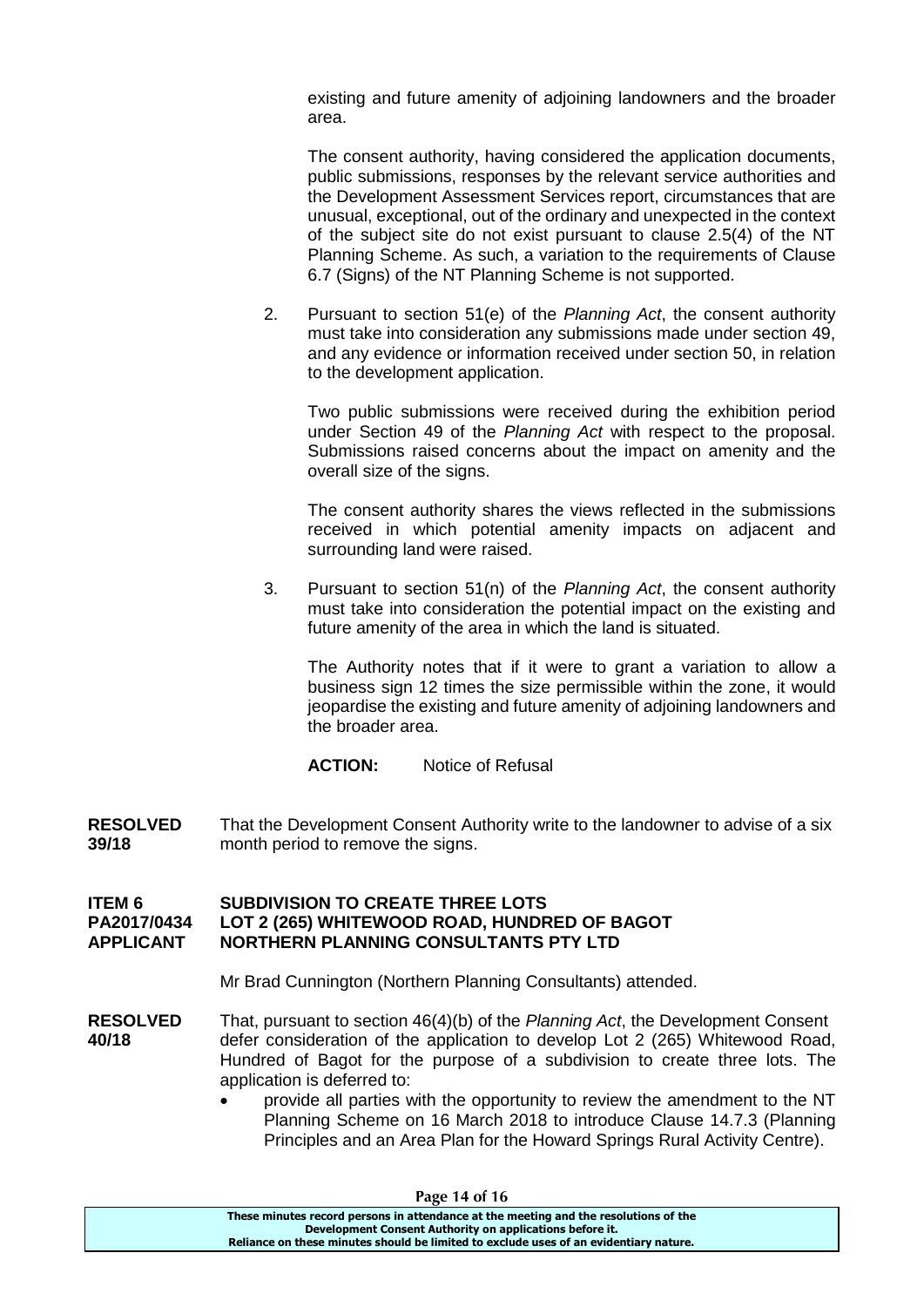- enable the Department of Infrastructure, Planning and Logistics to consider the suitability of an easement over the area identified for a future collector road; and
- enable the Department of Infrastructure, Planning and Logistics to seek clarification from Litchfield Council regarding the future vesting of the road reserve.

# **REASONS FOR THE DECISION**

1. Pursuant to section 51(a) of the *Planning Act*, the consent authority must take into account any planning scheme that applies to the land to which the application relates.

On 16 March 2018, the NT Planning Scheme was amended to introduce Clause 14.7.3 (Planning Principles and an Area Plan for the Howard Springs Rural Activity Centre). Subsequently, the Department of Infrastructure, Planning and Logistics (DIPL) recommended the subdivision application be amended to reflect the future road identified on the area plan as road reserve and that this road reserve be set aside to Litchfield Council. In addition, the Authority requested the DIPL seek further information in relation to the legal stance of the easement proposed by the applicant and clarification from Litchfield Council regarding the future vesting of the road reserve. Given the date of the amendment, the recommendation from the DIPL and the advice received from Litchfield Council; the Authority determined to defer the application to enable proper consideration of the information and advice received.

## **ACTION:** Advice to Applicant

## **ITEM 7 SUBDIVISION TO CREATE TWO LOTS PA2016/0651 LOT 4 (70) WELLS CREEK ROAD, HUNDRED OF STRANGWAYS APPLICANT MASTERPLAN NT**

Mr Jack Priestly and Mr Avishevk Paul (Masterplan) M Mr Kevin Smith (Landowner) attended.

Mr Smith tabled supplementary information and points of note.

Ms Maria Wauchope (A/Director, Land Development Coordination), Mr Simon Cruickshank (A/Executive Director, Water Resources) and Ms Abbe Damrow (Director, Water Licensing and Regulation) Department of Environment and Natural Resources.

- **RESOLVED** That, pursuant to section 46(4)(b) of the *Planning Act*, the Development Consent **41/18** defer consideration of the application to develop Lot 4 (70) Wells Creek Road Hundred of Strangways for the purpose of a subdivision to create two lots, to require further information that the authority considers necessary to enable further consideration of the application including:
	- Advice from the Department of Environment and Natural Resources that issues outlined in its comments, dated 7 March 2018, specifically in relation to the *Water Act's* inability to prevent the future construction of bores for stock and domestic purposes on proposed lots has been resolved.

| Page 15 of 16                                                                         |  |
|---------------------------------------------------------------------------------------|--|
| These minutes record persons in attendance at the meeting and the resolutions of the  |  |
| Development Consent Authority on applications before it.                              |  |
| Reliance on these minutes should be limited to exclude uses of an evidentiary nature. |  |
|                                                                                       |  |